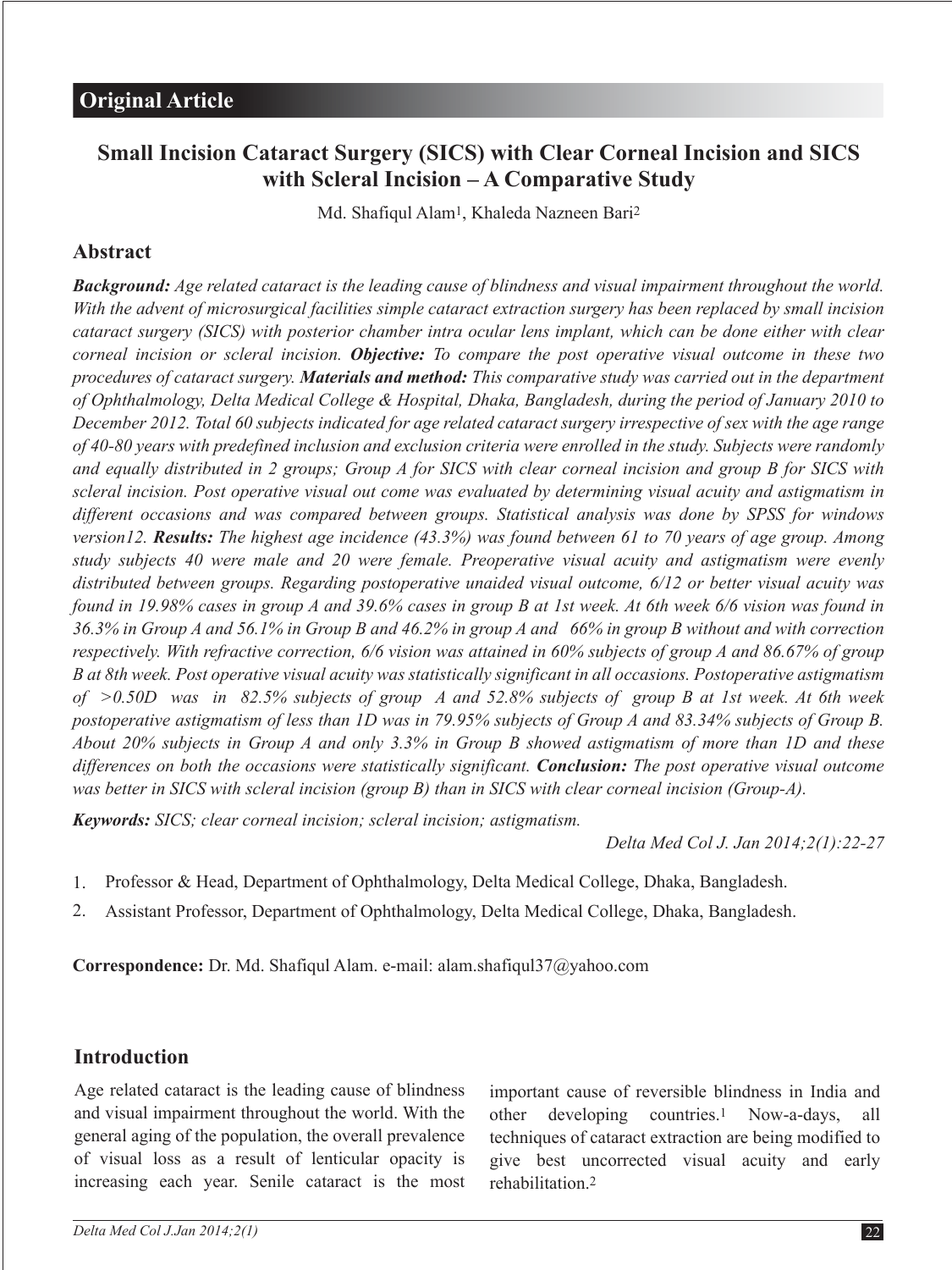With the advent of microsurgical facilities that is operating microscope, micro-instruments, etc. simple cataract extraction surgery has been replaced by small incision cataract surgery (SICS) with intra ocular lens implantation.3 For developing countries like India, manual SICS was affordable and had encouraging results in a comparison study.4 Since then various modifications have been tried. It has been seen that frown incision offers minimal astigmatism in SICS.5

Various techniques of nucleus delivery have also been described like visco-expression, hydro-expression, sandwich technique, modified fish hook technique, use of anterior chamber maintainer (ACM), irrigating cannula, and 2 Sinskey hook method.6-12 But it was seen that uncorrected visual acuity was decreased to 6/60. This was mostly due to postoperative surgery induced astigmatism.13 There are many ways of incision in SICS surgery like scleral incision, mid limbal incision, clear corneal incision, etc.14 Clear corneal incision can also be done by temporal approach with good result but astigmatism is more. Post operative astigmatism is the main cause of reduced vision 15

There have been previous studies comparing the surgically induced astigmatism in phaco and SICS.<sup>4,16</sup> Reddy et al.17 studied comparison of astigmatism induced by superior and temporal section in SICS in Indian population. Gokhale et al.18 compared astigmatism induced by superior, supero-temporal and temporal incision in manual SICS. In this study, every effort has been made to evaluate the post operative visual acuity and refractive status of the subjects with manual SICS with clear corneal incision and that of scleral incision in our population.

# **Materials and method**

A total 60 subjects irrespective of sex with uncomplicated age related cataract with the age range of 40-80 years except age related macular dystrophy, diabetic retinopathy and cataract due to trauma were included in this study. This comparative study was carried out in the deparment of Ophthalmolty, Delta Medical College & Hospital, Dhaka, Bangladesh, during January 2010 to December 2012. After explaining the study, method of surgery and probable out come, written informed consent was taken from all the subjects. The studied subjects were then categorized randomly and equally in to two groups,

namely Group A and Group B. Surgery with clear corneal incision and scleral incision were performed in Group A and Group B respectively. The ocular parameters of the study subjects were taken into consideration. Visual acuity was measured both preoperatively and postoperatively at day1, 1st week, 6th and 8th week. Measures of astigmatism both preoperatively and after surgery at 1st and 6th week were also documented in both groups. Data were analyzed by applying chi-square test (where applicable) with SPSS for windows, version 12.

### **Results**

In this study total 60 subjects were enrolled. The subjects were distributed in two groups; designated as Group A and Group B. Small incision cataract surgery (SICS) with clear corneal incision was performed on Group A and SICS with scleral incision was performed on Group B. Highest incidence of occurrence was found between 61-70 years of age group (36.6% in Group A and 50% in Group B) followed by 51-60 years age group (Table I).

#### **Table I: Distribution of age**

| Age range<br>(years) | Group $A(n=30)$<br>Frequency $(\% )$ | Group B $(n=30)$<br>Frequency $(\% )$ | <b>Total frequency</b><br>$(N=60)$ $(\%$ ) |
|----------------------|--------------------------------------|---------------------------------------|--------------------------------------------|
| $40 - 50$            | $4(13.3\%)$                          | $4(13.3\%)$                           | $8(13.3\%)$                                |
| $51-60$              | $12(40\%)$                           | $9(30\%)$                             | $21(35.0\%)$                               |
| 61-70                | 11 $(36.6\%)$                        | $15(50\%)$                            | $26(43.3\%)$                               |
| 71-80                | $3(10.0\%)$                          | $1(6.6\%)$                            | $5(8.3\%)$                                 |

Table II shows sex distribution. In Group A, out of 30 cases 19  $(63.3\%)$  were male and 11  $(36.7\%)$  were female where as 21 (70%) were male and 9 (30%) were female in Group B among 30 cases. In total male were 40 and female was 20 in numbers.

#### **Table II: Distribution of sex**

| Grouping of the  | <b>Sex</b>    |             |
|------------------|---------------|-------------|
| study subjects   | <b>Male</b>   | Female      |
| Group A $(n=30)$ | $19(63.3\%)$  | 11(36.7%)   |
| Group B $(n=30)$ | 21(70%)       | $9(30\%)$   |
| Total $(N=60)$   | $40(66.33\%)$ | 20 (33.33%) |

Only 5 subjects (8.3%) came with vision better than 6/60 and remaining 55 (91.66%) subjects had 6/60 or poorer vision and 30 (50%) had hand movement (HM) and counting finger (CF) vision preoperatively.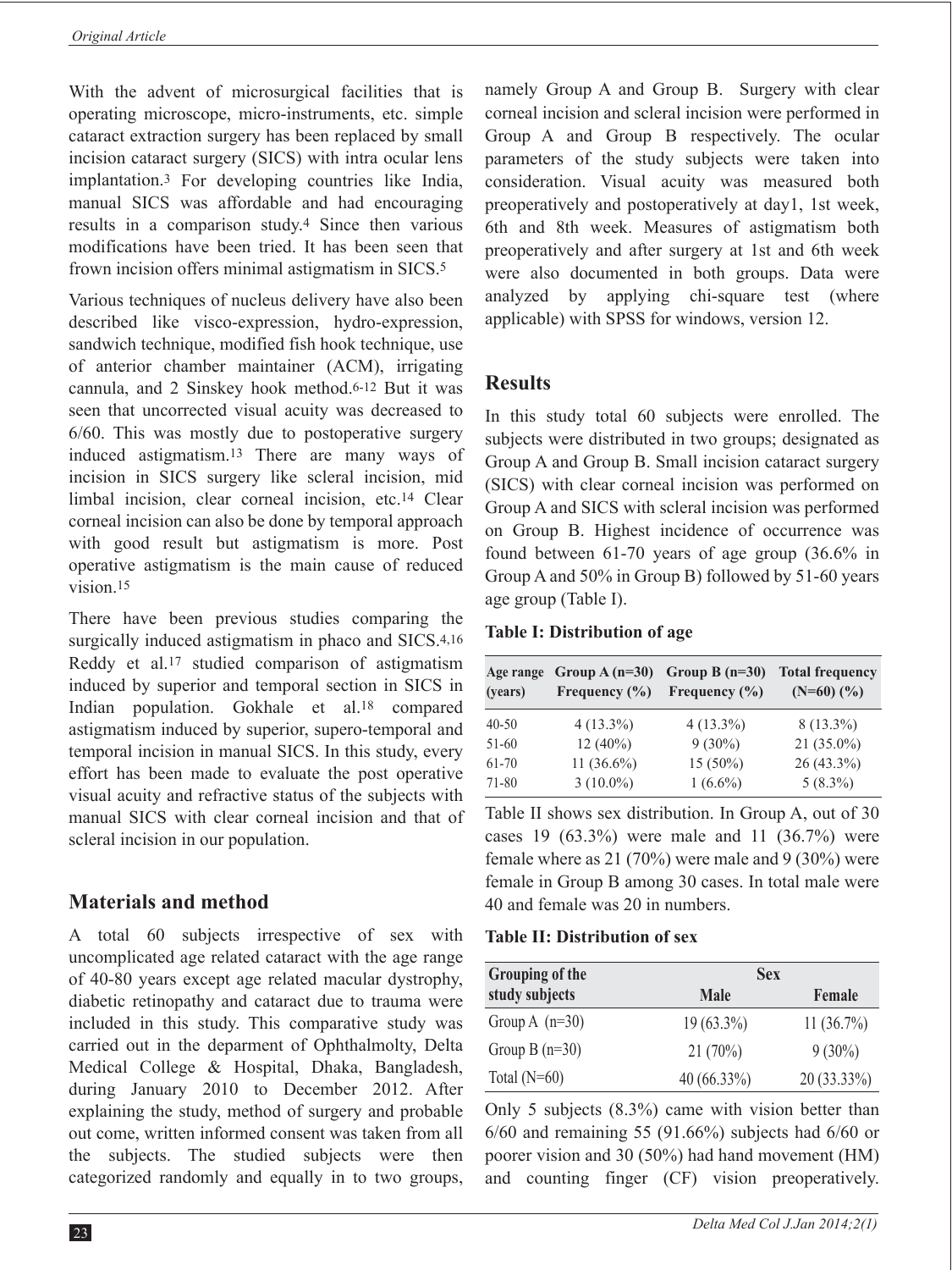The distributions of visual acuity between the groups were not statistically significant (p>0.05) (Table III).

|  | Table III: Distribution and comparison of |  |  |
|--|-------------------------------------------|--|--|
|  | preoperative visual acuity in groups      |  |  |

| Pre operative<br>visual acuity | Group A $(n=30)$ | Group $B(n=30)$ | <b>Total</b><br>$(N=60)$ |
|--------------------------------|------------------|-----------------|--------------------------|
| 6/24                           | $1(3.33\%)$      | $1(3.33\%)$     | 2                        |
| 6/36                           | 2(6.67%)         | $1(3.33\%)$     | 3                        |
| 6/60                           | $12(40\%)$       | 13 (43.33%)     | 25                       |
| <b>CF</b>                      | $10(33.33\%)$    | $12(40\%)$      | 22                       |
| HM                             | 5(16.67%)        | $3(10\%)$       | 8                        |

Chi-square value =  $1.05$ ; p $>0.05$ 

After surgery 6/12 or better visual acuity was attained in 6 (20%) cases of Group A and 12 (39.96%) cases of Group B. On the other hand 6/18 vision was found in 7  $(23.33\%)$  and 10  $(33.33\%)$  cases respectively in Group A and Group B after 1 week (unaided). Statistically significant improvement ( $p<0.05$ ) in Group B was observed at the end of 1st week (Table IV).

**Table IV: Distribution and comparison of postoperative visual acuity at 1st week (unaided) between groups**

| Postoperative<br>visual acuity<br>at 1st week | <b>Group A</b><br>$(n=30)$ | <b>Group B</b><br>$(n=30)$ | <b>Total</b><br>$(N=60)$ |
|-----------------------------------------------|----------------------------|----------------------------|--------------------------|
| 6/9                                           | $\Omega$                   | $2(6.67\%)$                | 2                        |
| 6/12                                          | $6(20\%)$                  | 10 (33.33%)                | 16                       |
| 6/18                                          | $7(23.33\%)$               | 10 (33.33%)                | 17                       |
| 6/24                                          | $6(20\%)$                  | $6(20\%)$                  | 12                       |
| 6/36                                          | $7(23.33\%)$               | $2(6.67\%)$                | 9                        |
| 6/60                                          | 4(13.33)                   | $\mathbf{0}$               | 4                        |

Chi-square value =  $13.39$ ; p<0.05

Table V shows that after six weeks 6/6 vision was in found in 17 subjects (56.75%) in Group B and 11 subjects in Group A, 6/9 vision in 10 subjects (33.3%) in Group A and 10 (33.3%) subjects in Group B. In group B, 6/9 or better visual outcome was found in 27 subjects (89.9%) and 21 subjects (69.99%) in Group A. The improvement in visual recovery (unaided) at 1st week in Group B was found statistically significant  $(p<0.05)$ .

**Table V: Distribution and comparison of postoperative visual acuity after 6 weeks (unaided) between groups**

| Postoperative<br>visual acuity<br>after 6 week | <b>Group A</b><br>$(n=30)$ | <b>Group B</b><br>$(n=30)$ | <b>Total</b><br>$(N=60)$ |
|------------------------------------------------|----------------------------|----------------------------|--------------------------|
| 6/6                                            | $11(36.66\%)$              | 17(56.75%)                 | 28                       |
| 6/9                                            | $10(33.33\%)$              | $10(33.33\%)$              | 20                       |
| 6/12                                           | $5(16.66\%)$               | $2(6.66\%)$                | 7                        |
| 6/18                                           | $2(6.66\%)$                | $1(3.33\%)$                | 3                        |
| 6/24                                           | $1(33.33\%)$               |                            |                          |
| 6/60                                           | $1(3.33\%)$                | $\mathbf{\Omega}$          |                          |

Chi-square value =  $9.488$ ; p< $0.05$ 

All the subjects were also evaluated for visual acuity (unaided) at 8th week. Twenty three subjects (76.67%) of Group B had 6/6 vision which was 11 (36.67%) for Group A. Total 28 subjects of Group B and 19 subjects of Group A had 6/9 or better vision. These differences were also statistically significant (p<0.05) (Table VI).

**Table VI: Distribution and comparison of postoperative visual acuity at 8th week (unaided) between groups**

| Postoperative<br>visual acuity<br>at 8th week<br>without glass | <b>Group A</b><br>$(n=30)$ | <b>Group B</b><br>$(n=30)$ | <b>Total</b><br>$(N=60)$ |
|----------------------------------------------------------------|----------------------------|----------------------------|--------------------------|
| 6/6                                                            | 11(36.67%)                 | 23 (76.67%)                | 34                       |
| 6/9                                                            | 8(26.67%)                  | $5(16.65\%)$               | 13                       |
| 6/12                                                           | $10(33.33\%)$              | $2(6.66\%)$                | 12                       |
| 6/18                                                           | $1(3.33\%)$                |                            |                          |

Chi-square value =  $8.98$ ; p< $0.05$ 

Table VII shows the distribution of visual out come at 8th week with correction. It shows that 26 subjects (86.67%) had 6/6 vision in group B whereas it was 18 (60%) in group A. All the subjects in Group B had better than 6/9 but 1 subject in Group A had 6/12 vision. Statistically there was significant difference between the groups  $(p<0.05)$ .

|  |                       | Table VII: Distribution and comparison of        |  |  |
|--|-----------------------|--------------------------------------------------|--|--|
|  |                       | postoperative visual acuity after 8th week (with |  |  |
|  | glass) between groups |                                                  |  |  |

| Postoperative visual<br>acuity at 8th week<br>with glass | <b>Group A</b><br>$(n=30)$ | <b>Group B</b><br>$(n=30)$ | <b>Total</b><br>$(N=60)$ |
|----------------------------------------------------------|----------------------------|----------------------------|--------------------------|
| 6/6                                                      | $18(60\%)$                 | 26 (86.67%)                | 44                       |
| 6/9                                                      | 11 $(36.67\%)$             | $4(13.33\%)$               | 15                       |
| 6/12                                                     | $1(3.33\%)$                |                            |                          |
|                                                          |                            |                            |                          |

Chi-square = 7.815;  $p < 0.05$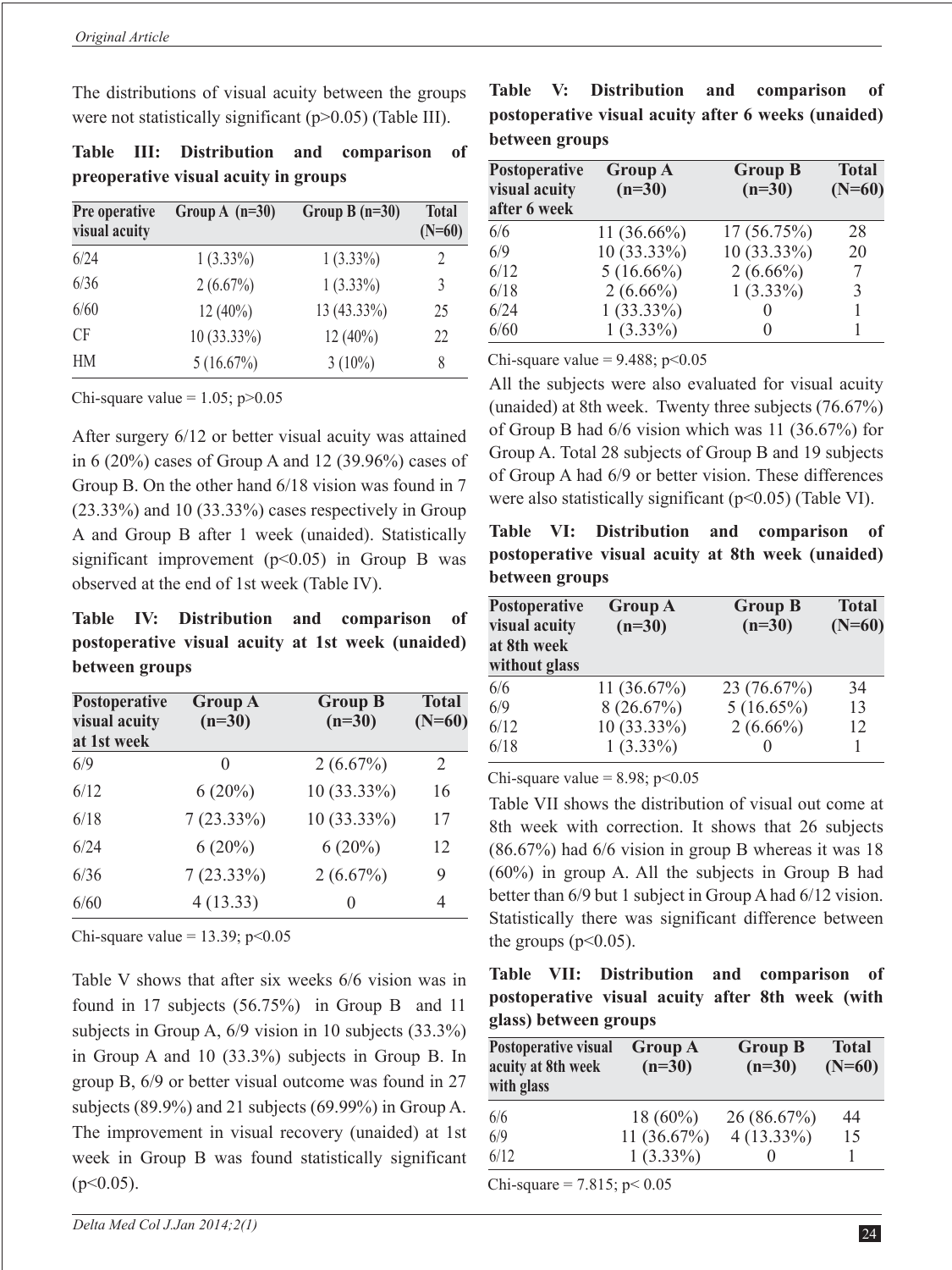Table VIII shows the preoperative distributions of astigmatism. Majority (46.66%) astigmatism was between 0.51-1.0D followed by 0-0.50D (36.66%). The distributions of astigmatism between the groups were not statistically different (p>0.05).

**Table VIII: Distribution and comparison of preoperative astigmatism between groups**

| <b>Preoperative</b><br>astigmatism | <b>Group A</b><br>$(n=30)$ | <b>Group B</b><br>$(n=30)$ |
|------------------------------------|----------------------------|----------------------------|
| $0 - 50D$                          | $10(33.3\%)$               | 11 $(36.66\%)$             |
| $0.51 - 1.0D$                      | 13 (43.4%)                 | $14(46.66\%)$              |
| $1.1 - 1.5D$                       | $6(20.0\%)$                | $4(16.7\%)$                |
| $1.51 - 2.0D$                      | $1(3.3\%)$                 | $1(3.3\%)$                 |

Chi-square value =  $6.88$ ; p $>0.05$ 

Postoperative astigmatism at 1st week in Group A, 0-0.5D was in 16.65% subjects, 0.51-1.0D was in 66.67% subjects, 1.1-1.50D was in 16.32% subjects and 1.51-2.0D was in 3.3% subjects and in Group B, 0-0.5D was in 46.7% subjects, 0.5-1.0 D was in 40.0% subjects, 1.1-1.50D was in 9.9% subjects and 1.51-2.0D was in 3.3% subjects. These differences were statistically significant  $(p<0.05)$  (Table IX).

**Table IX: Distribution and comparison of postoperative astigmatism between groups at 1st week**

| Postoperative astigmatism<br>at 1st week | <b>Group A</b><br>$(n=30)$ | <b>Group B</b><br>$(n=30)$ |
|------------------------------------------|----------------------------|----------------------------|
| $0 - 50D$                                | $5(16.65\%)$               | $14(46.2\%)$               |
| $0.51 - 1.0D$                            | $20(66.66\%)$              | $12(40\%)$                 |
| $1.1 - 1.50$                             | $4(16.32\%)$               | $3(9.99\%)$                |
| $1.51 - 2.0D$                            | $1(3.3\%)$                 | $1(3.3\%)$                 |

Chi-square value =  $6.73$ ; p< $0.05$ 

Table X shows that postoperative astigmatism of less than 1.0D at 6th week was in 79.95% subjects of Group A and 83.34% subjects of Group B. About 20% cases in Group A and only 3.3% in Group B showed astigmatism of more than 1.0D. So, astigmatism was found more in Group A and it was statistically significant ( $p<0.05$ ).

**Table X: Distribution and comparison of postoperative astigmatism between groups at 6th week**

| Postoperative astigmatism<br>at 6th week | <b>Group A</b><br>$(n=30)$ | <b>Group B</b><br>$(n=30)$ |
|------------------------------------------|----------------------------|----------------------------|
| $0 - 50D$                                | $10(33.33\%)$              | 18 (59.94%)                |
| $0.51 - 1.0D$                            | 14 (46.62%)                | 11 $(23.4\%)$              |
| $1.1 - 1.5D$                             | $6(19.96\%)$               | $1(3.3\%)$                 |

Chi-square value =  $7.815$ ; p<0.05

### **Discussion**

Despite excellent facilities and skilled surgeons, people in the developing world are deprived of the visual benefits of the intra ocular lens because of inability to afford.19 Astigmatism is more as the incision is given more anteriorly like clear corneal incision.14 It is also documented that surgically induced astigmatism is higher in clear corneal manual SICS than in sclerocorneal.20

In this study the surgery was done with incision length of 5.0 mm to 6.0 mm. Incision was given 1.5 to 2.0 mm behind the limbus in case of SICS with scleral incision and in the cornea anterior to the limbus in case of SICS with clear corneal incision.

Overall postoperative visual outcome in terms of visual acuity was found better in SICS with scleral incision than those with clear corneal incision. Similar findings were documented by Hayashi et al.21 They compared changes in corneal astigmatism and shape after 2.0 mm clear corneal incision and scleral incision and also after 3.0 mm clear corneal incision and scleral incision. They found that astigmatism occurring after 3.0 mm clear corneal incision was significantly greater than those occurring after 3.0 mm scleral incision, whereas the compared variables were virtually the same after both the 2.0 mm SICS, which suggests that clear corneal incision is suitable for microincision cataract surgery (phacoemulsification method).

Postoperative astigmatism was found less in scleral incision in our study than clear corneal incision. It is documented that astigmatism varies according to the size of incision. In SICS the astigmatism is more because of the size of incision. Burgansky et al.22 in their study by vector analysis have shown an increase in astigmatism with an increase in incision size. Again Kimura et al.23 have shown by vector analysis that surgically induced astigmatism is less with an oblique incision than with a superior incision. Pre-existing astigmatism can be neutralized by changing site of incision. The findings of this study regarding post operative astigmatism is comparable to the study done by Menapace et al.24 In their study 4 mm sclerocorneal tunnel incision was given 3 mm behind the surgical limbus. But the mean value of surgically induced astigmatism is higher in this study in both groups. The reason behind this is that the length of the incision was 5.5 mm - 6.0 mm in size in this series, which was larger than the study of Menapace et al.24 Another fact is that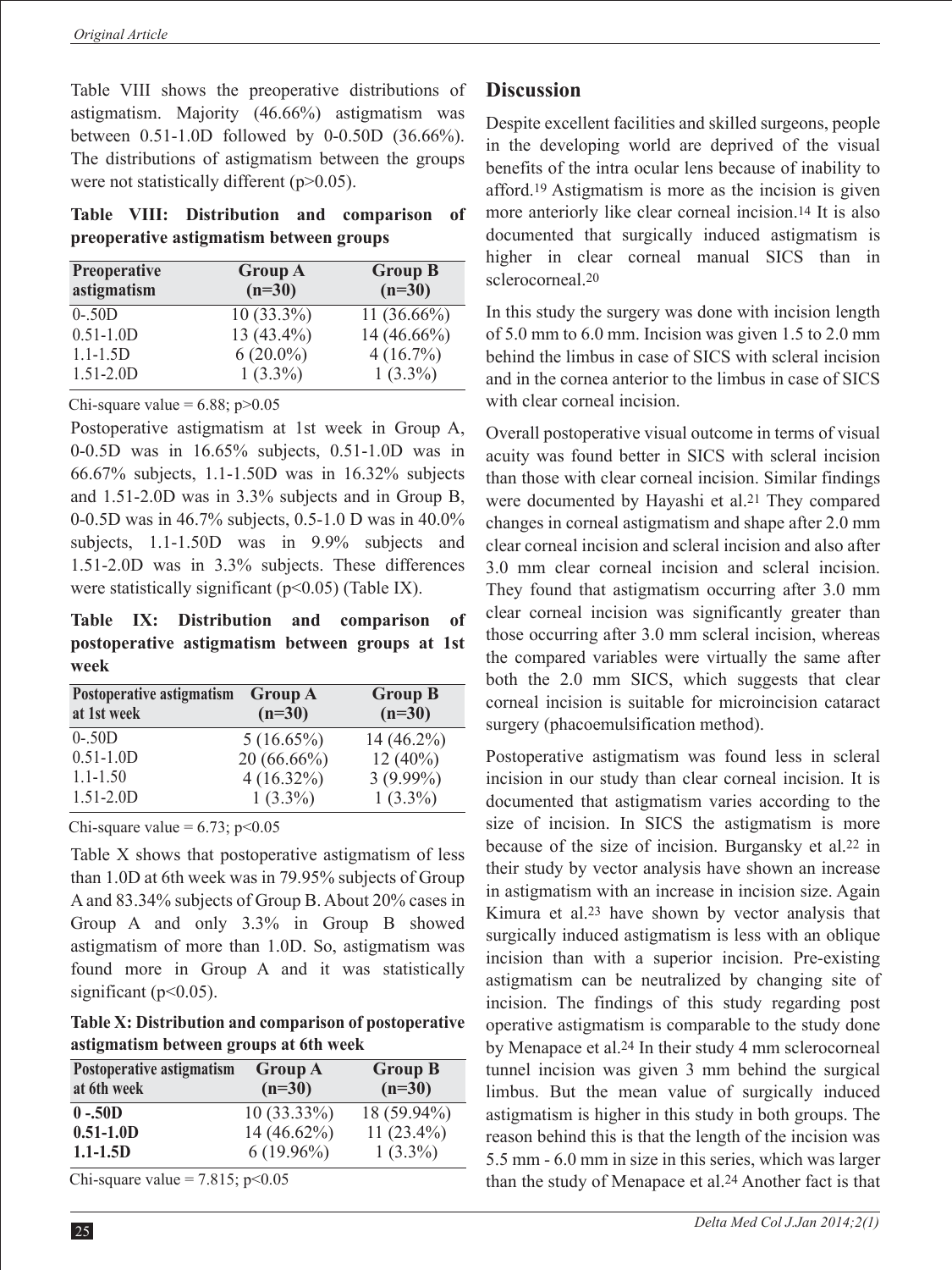They used incision 3 mm behind the surgical limbus. In this series it was 1.5 mm - 2 mm behind the limbus.

Our post operative astigmatism findings are also comparable to phacoemulsification study carried out by Pfleger et al.25, where phacoemulsification was done with 5.1 mm scleral tunnel incision and mean surgically induced cylinder calculated by Jaffe's method of vector analysis was found 1.61D in 1st day; 1.40D in 2nd week; 1.13D in 1 month; 0.98D in 2nd month and 0.75D in 3rd month. In this study, slightly lower value of surgically induced astigmatism might be due to more posterior placed incision, or exclusion of extreme astigmatic cases and extreme aged patients. Venkatesh et al.26 and Haripriya et al.27 compared SICS and phacoemulsification and both techniques achieved excellent visual outcomes with low complication rates including similar incidence of surgically induced astigmatism.

Early wound stabilization and less astigmatism are important for early visual recovery. SICS with scleral incision is more beneficial for quick stabilization of wound thereby early recovery of vision because there is less astigmatism, better wound healing and early visual recovery.

It can be concluded from the study that post operative outcome in terms of visual acuity and astigmatism is better in subjects performing SICS with scleral incision than that with clear corneal incision. Moreover this type of surgery is quick with almost no risks of corneal endothelial damage, chances of wound leakage are less and wound healing is faster. In the hands of skill surgeon the postoperative surgical complications are not much rather better compared to that of SICS with clear corneal incision surgery.

# **References**

- Brian G, Taylor H. Cataract Blindness Challenges for 1. the 21st Century. Bull World Health Organ. 2001;79:249-56.
- Venkatesh R, Das M, Prashanth S, Muralikrishnan R. 2. Manual Small Incision Cataract Surgery in Eyes with White Cataracts. Indian J Ophthalmol. 2005;53(3):173-76.
- 3. Kamal JS. Small incision cataract surgery. Hightlights of Ophthalmology 2003 Series; 31:4.
- Gogate PM, Deshpande M, Wormald RP. Is Manual Small Incision Cataract Surgery Affordable in the Developing Countries? A Cost Comparison with Extra-Capsular Cataract Extraction. Br J Ophthalmol. 2003;87:843-46. 4.
- Singer JA. Frown Incision for Minimizing Induced Astigmatism after Small Incision Cataract Surgery with Rigid Optic Intraocular Lens Implantation. J Cataract Refract Surg. 1991;17(Suppl 1): S677-88. 5.
- Corydon L, Thim K. Continuous Circularcapsulorhexis and Nucleus Delivery in Planned Extracapsular Cataract Extraction. J Cataract Refract Surg. 1991;17(5):628-32. 6.
- Brierley L. Hydro-expression of the Nucleus. J Cataract Refract Surg. 1993;19(5):666-67. 7.
- Bayramlar H, Cekiç O, Totan Y. Manual Tunnel Incision Extra-Capsular Cataract Extraction Using the Sandwich Technique. J Cataract Refract Surg. 1999;25(3):312-15. 8.
- Hennig A, Kumar J, Yorston D, Foster A. Sutureless Cataract Surgery with Nuclear Extraction: Outcome of a Prospective Study in Nepal. Br J Ophthalmol. 2003;87(3):266-70. 9.
- Blumenthal M, Moisseiev J. Anteriorchamber 10. Maintainer for Extra-Capsular Cataract Extraction and Intraocular Lens Implantation. J Cataract Refract Surg. 1987;13(2):204-8.
- Nishi O. A New Type of Irrigating Cannula for Lens 11. Nucleus Delivery by Extra-Capsular Extraction. Ophthalmic Surg. 1986;17(1):47-9.
- 12. Rao SK, Lam DSC. A Simple Technique for Nucleus Extraction from the Capsular Bag in Manual Small Incision Cataract Surgery. Indian J Ophthalmol. 2005;53(3):214-15.
- 13. Yorston D, Foster A, Wood M. Does Prospective Monitoring Improve Cataract Surgery Outcomes in Africa? Br J Ophthalmol. 2002; 86:543-47.
- Archana, Khurana AK, Chawla U. A Comparative 14. Study of Sclero-Corneal and Clear Corneal Tunnel Incision in Manual Small-Incision Cataract Surgery. Nepal J ophthalmol. 2011;3(5):19-22.
- 15. Huq DMN, Islam MN, shahjahan MA. Conventional Scleral Tunnel Incision versus Near Clear Corneal Tunnel Incision in Phacosurgery. Journal of the Ophthalmological Society of Bangladesh. 2001;28(1):40-6.